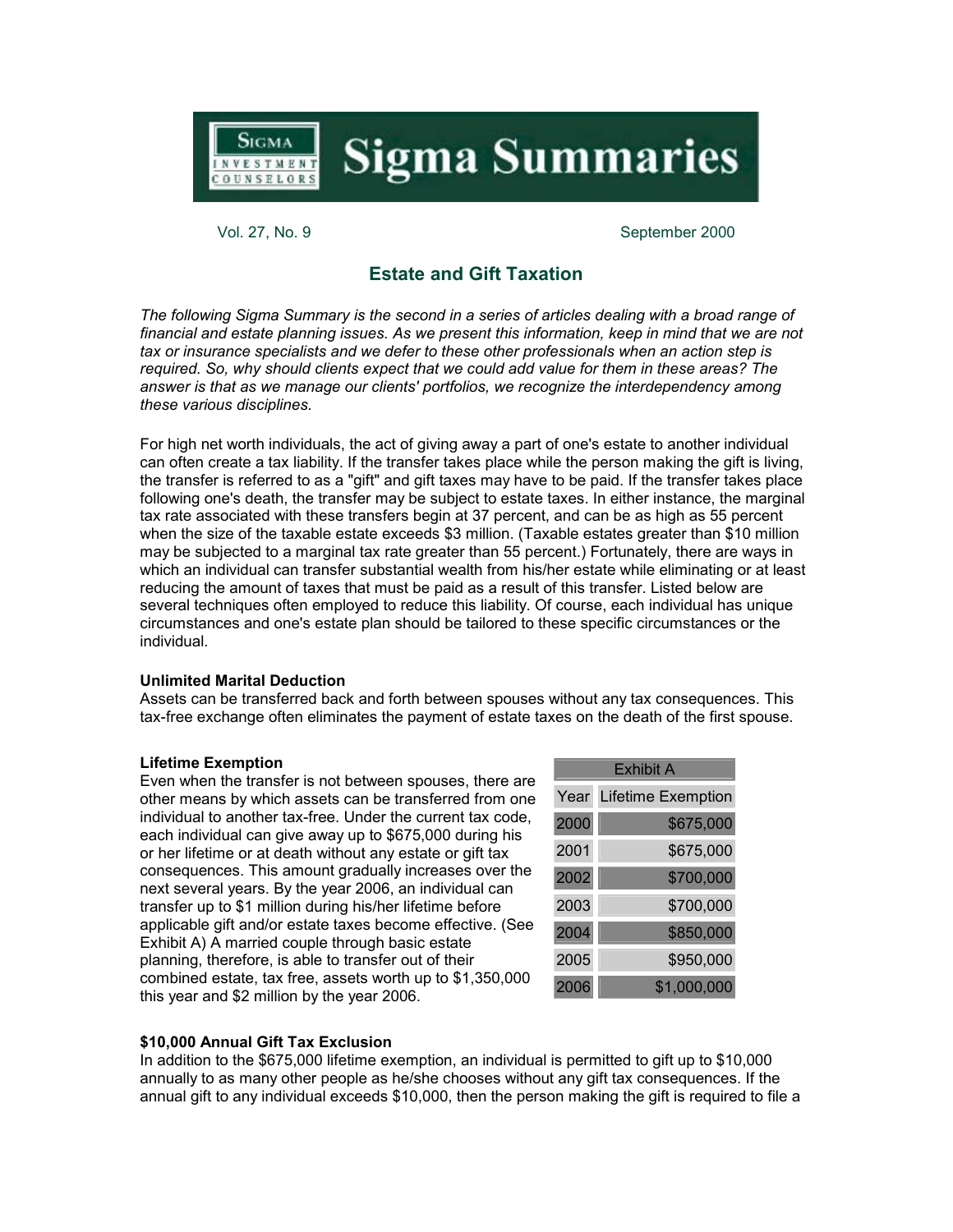gift tax return and the excess over \$10,000 is applied against one's lifetime exemption. Once the lifetime exemption is fully utilized; the transfer tax beginning at 37 percent may apply. As mentioned before, in large estates, this tax can quickly rise to 55 percent.

## **Medical and Educational Expenses**

Finally, you may be able to pay for others' medical and/or educational expenses without gift tax consequences. To qualify, the gift must be made directly to the institution rather than the individual.

# **Utilizing the Lifetime Exemption**

In the case of a married couple, recall that at the death of the first spouse, all of the assets can pass to the surviving spouse tax-free. Recall also that each spouse can gift or bequeath up to \$675,000 during their lifetime or at death in 2000 and up to \$1 million by the year 2006.

The lifetime exclusion, however, does not occur automatically. Instead, proper estate planning must be in order to execute this transfer of wealth. Otherwise, the assets may simply transfer to the surviving spouse and the deceased spouse's lifetime exemption may be lost and cannot be made up by the surviving spouse.

There are several ways to insure that one's lifetime exemption is fully utilized. For example, an individual may wish to make a present day gift directly to his/her intended beneficiaries (i.e. children and grandchildren) prior to death. This provides the following benefits:

- 1. Enables one's beneficiaries to enjoy a portion of their "inheritance" early.
- 2. Reduces the taxable value of the estate.
- 3. Removes all future appreciation of these assets out of the estate.
- 4. All else being equal, a "gift" typically results in lower taxes than if these same assets are taxed at prevailing estate tax rates. (See section below titled "Gifting Now Versus Gifting at Death".)

Another method is to gift one's lifetime exemption at one's death. For purposes of discussion, it is assumed that these assets are gifted directly to the intended beneficiaries (i.e. children and/or grandchildren) and not made available to a surviving spouse.

In many instances, a married couple may not wish to make a substantial present day gift nor transfer a significant amount of their estate at the time of death of the first spouse. Rather, they would like to keep all of the assets intact for the benefit of the surviving spouse. Without proper planning, however, the unified credit of \$675,000 available to the first spouse may be lost, resulting in higher estate taxes at the death of the second spouse.

Fortunately, when the first spouse dies, an irrevocable bypass trust can be created, typically funded with an amount equal to his/her available unified credit. These assets are recognized as not being part of the taxable estate of the surviving spouse although income generated from the portfolio can be made payable to that spouse. (Under certain conditions, the surviving spouse may be eligible to dip into principal, as well.) At the time of death of the second spouse, the assets of the bypass trust are distributed to the intended beneficiaries but are not subject to estate tax, even if substantial appreciation has occurred.

With married couples, if one of the above strategies is not employed, there stands a good chance that one of the two spouses will lose their ability to transfer their portion of the unified credit amount to intended beneficiaries, tax-free.

# **Generation Skipping Trusts**

Due to the high marginal tax rates on the non-spousal transfer of assets, individuals with substantial net worth may wish to "skip" a generation or two and transfer assets directly to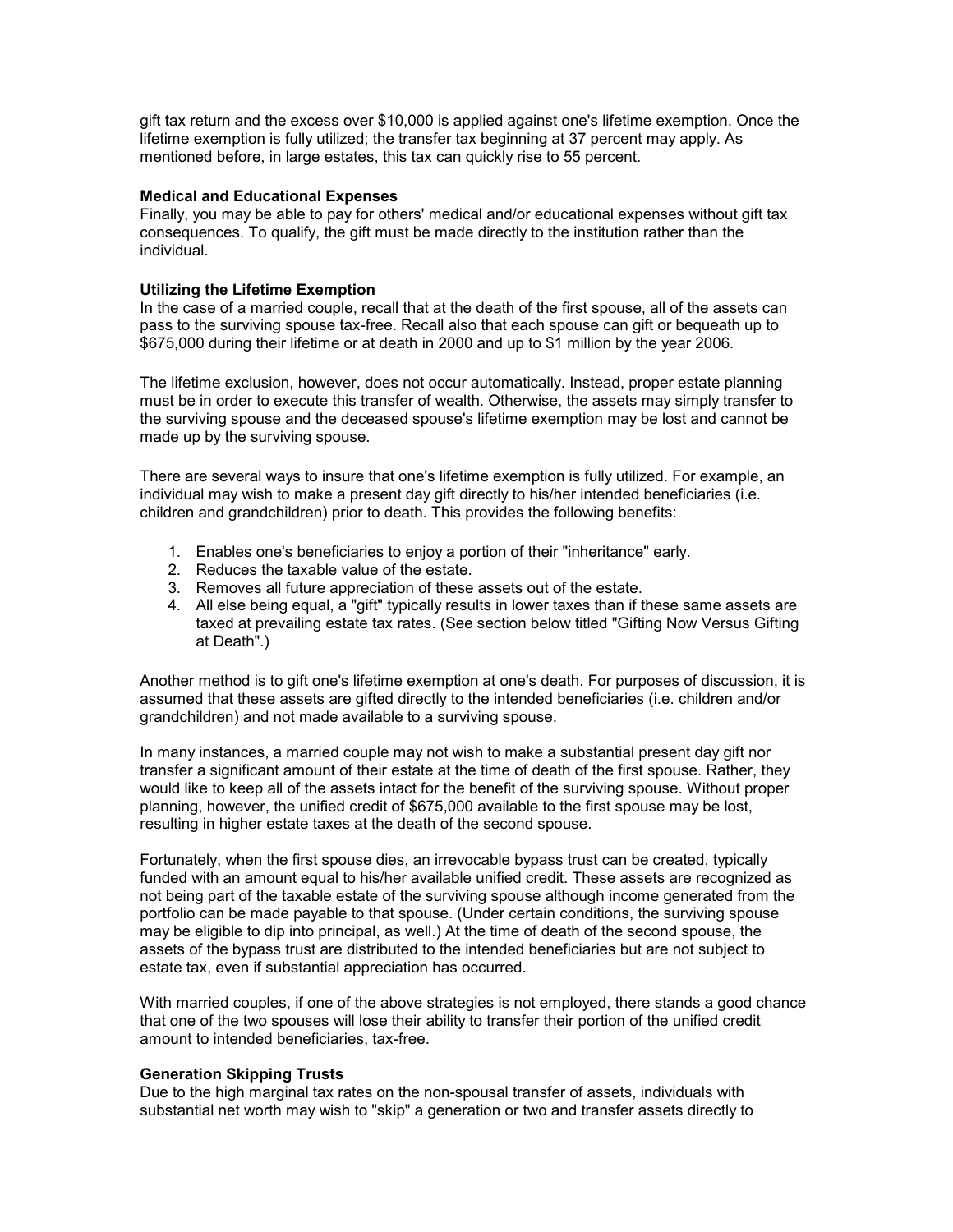grandchildren, great grandchildren, etc. In this manner, the property isn't subject to the transfer tax each time it passes through a generation. This can be especially beneficial when the children are expected to have sizable estates of their own, which will also be subjected to significant tax liabilities at their death. While there are limits on the amount of assets that can be "skipped" from transfer taxes, this can be a very effective tool to transfer assets out of large estates, where the objective is to provide for the financial security of multiple generations, and insure that the assets are utilized in a manner consistent with the wishes of the grantor of the trust.

# **Gifting Now Versus Gifting at Death**

There are compelling reasons why individuals may wish to make substantial present day gifts rather than wait until death before these same assets are transferred. (This assumes, of course, that there are sufficient assets to maintain one's desired standard of living and therefore, the assets to be gifted are in excess of this minimum requirement.) One reason is that by making a gift today, all future appreciation (assuming that there is a reasonable probability that the asset will indeed appreciate over time) is also removed from the estate. Over a period of years, this wealth appreciation could be substantial.

| <b>Fxhibit B</b>                  |                 |                            |  |
|-----------------------------------|-----------------|----------------------------|--|
| Present Value of Gift \$1,000,000 |                 |                            |  |
| Time<br>Horizon                   | Future<br>Value | Cumulative<br>Appreciation |  |
| 5 Years                           | \$1,610,510     | \$610,510                  |  |
| 10<br>Years                       | \$2,593,742     | \$1,593,742                |  |
| 15<br>Years                       | \$4,177,248     | \$3,177,248                |  |
| 20<br>Years                       | \$6,727,500     | \$5,727,500                |  |

**Removing Future Appreciation Out Of Taxable Estate** To better illustrate this point, Exhibit B highlights the future value of a \$1 million gift over a 5, 10, 15, and 20 year time horizon, assuming a 10 percent annual rate of return. This appreciation, if left within one's estate, may be taxed at a marginal estate tax bracket as high as 55 percent. Since these assets are deemed to be in excess of one's minimum requirements, the rational is to get both the assets and the anticipated future appreciation of these assets out of the estate before estate taxes erode much of this value. Presumably the assets would be gifted to individuals with a much longer life expectancy and therefore have much longer to appreciate before being taxed.

In the above example, one can see that a \$1 million gift grows to \$6.7 million over 20 years. If the owner of the assets dies at the end of the twenty-year period, the appreciation of \$5.7 would be subjected to estate taxes, presumably at 55 percent, if left in one's estate. Such taxation can be delayed and possibly reduced, by gifting to younger beneficiaries.

## **Differences Between Estate and Gift Taxation**

The second reason one may wish to gift today rather than at death has to do with the manner in which gift and estate taxes are calculated. Recall that gift taxes and estate taxes use the same tax table where the marginal tax rate begins at 37 percent and reaches 55 percent for assets above \$3 million. However, even though the tax table is the same for both types of transfers, the manner in which the tax is calculated is different, leading oftentimes to significantly higher estate taxes versus gift taxes, all else being equal.

To better illustrate this point, assume that an individual makes a present day gift of \$1 million after fully utilizing his/her lifetime exemption and \$10,000 annual exclusion. Let's also assume that the estate is quite large and the marginal transfer tax rate is 55 percent.

When making a gift, the individual making the gift will pay an additional \$550,000 gift tax. Therefore, it costs \$1,550,000 to make an after-tax gift of \$1 million.